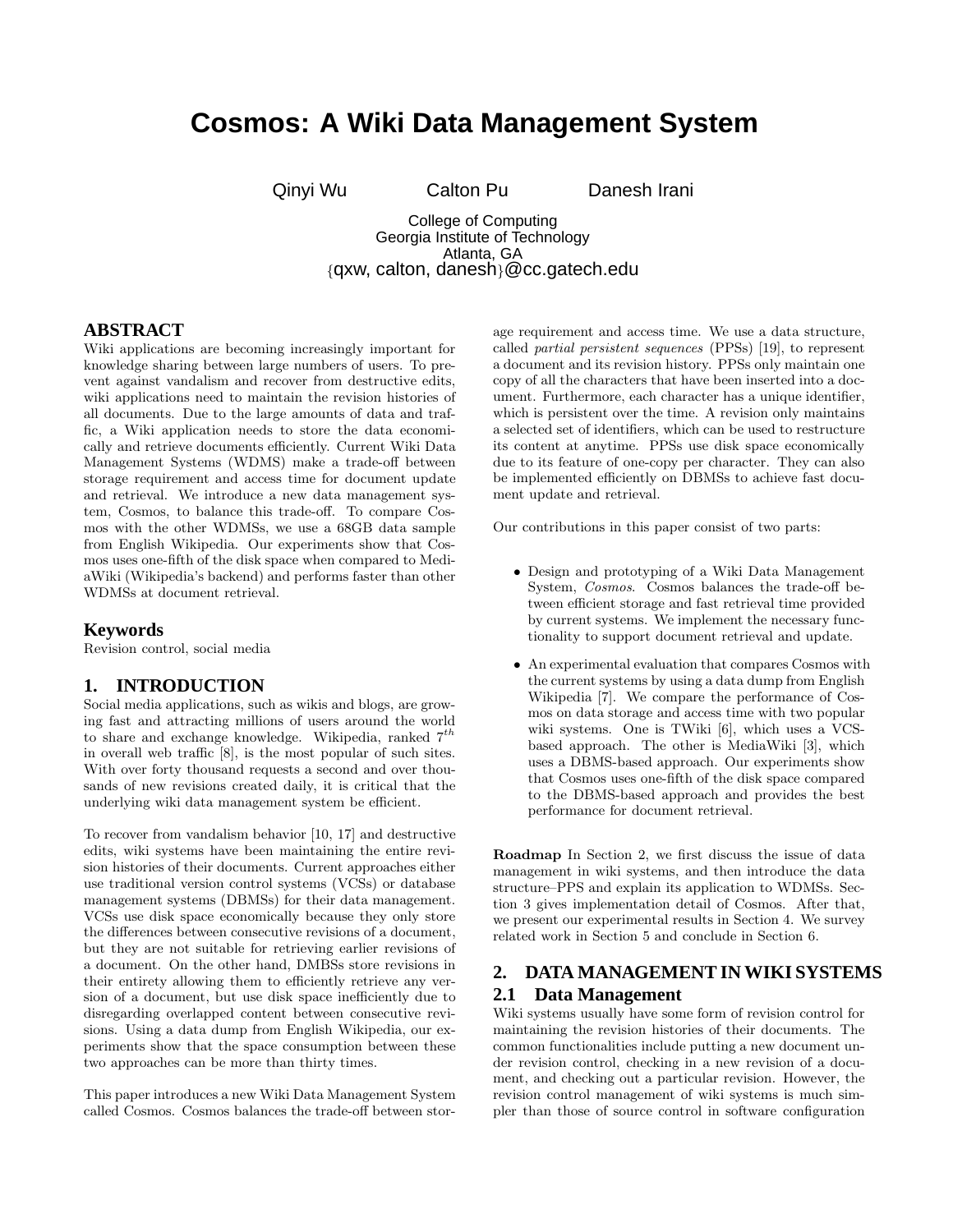management [12]. First, new updates can only be applied to the latest revision of a document. No branching is allowed in the revision history. Second, there is no concept of product space [12], which defines different versions of data objects and their relationships. Instead, each document independently maintains its revision history.

In wiki applications, a document consists of a sequence of characters. It can be updated by insert and delete operations. A new revision is created when a user commits his modification to the wiki data storage system. We assume each document has a document identifier Did so that we can decide whether two revisions belong to the same document. We also assume that each revision has a unique identifier Rid. Many revision control systems automatically generate revision numbers. For example, MediaWiki incrementally assigns a number to a new revision. In general, a wiki system uses the following three methods to manage its data:

- creation*<*document name, content*>*: creates a new document with the given content. This method creates a unique *Did* for the new document and a new *Rid* for this first revision.
- *update<Did, content>*: creates a new revision for the document identified by *Did*. This method creates a new *Rid* for the new revision.
- retrieval*<*Did, Rid*>*: retrieves the revision identified by *Rid* for the document *Did*.

#### **2.2 Partial Persistent Sequences**

A document is normally represented in a sequence data structure such as array or linked-list. Ordinary sequence data structures [13] are ephemeral in the sense that an update (i.e., insert and delete) destroys the old version. For example, in an array, an insert operation will change its structure to reserve the space for new elements, and a delete will reclaim the space for the deleted elements. However, wiki applications must maintain the old revisions of a document. In order to manage these revisions efficiently, we introduce a new data structure–partial persistent sequence (PPS). A PPS makes a sequence data structure persistent [14] in the sense that old revisions can always be accessed. We call it partially persistent because only the latest revision can be modified. For further detail, please refer to our technical report [19]. In this section, we describe its concept and supported operations to make this paper self-contained.

Conceptually, a partial persistent sequence (PPS) consists of a sequence of characters. Each character is uniquely indexed by a rational number. We call the rational position indexes position stamps. For example, the position stamps for "*abc*" are 0, 0*.*5, and 1 respectively. A PPS never deletes any elements. It has only one operation *INSERT*. For a newly inserted character, the PPS first locates the position stamps that are neighboring to the inserting point. Then it assigns a rational number that falls with the range of these two neighbors. In Figure 1, 0*.*3 and 0*.*4 are the neighbors. '*e*' is now indexed by 0*.*35. In the *INSERT* operation, a new position stamp must fall within the range of its two

neighbors in order to correctly record the order of characters in a document. Algorithms that are used to compute new position stamps are called encoding schemes. Examples of encoding schemes include dyadic rational numbers, which halving the interval between two neighbors, and Farey rational numbers, which choose mediant of two neighbors [18].



**Figure 1: A PPS example**

# **2.3 PPS Representation of a Document and its Revision History**

We use a PPS to represent the entire content of a document's revision history. A document consists of two parts: mapping and revision. The mapping part records the correspondence between position stamps and their corresponding characters. The revision part contains the position stamp information for each revision. Even though the content of a document can be updated by insert and delete operations, the PPS never deletes anything. To correctly construct the content of a revision, the revision maintains an array of position stamps for those characters it contains. Figure 2 illustrates the idea. A document is represented by a PPS, which contains five position stamps. There are two revisions defined on it:  $Rid_i$  and  $Rid_i$ .  $Rid_i$  corresponds to the character sequence " $c_0c_1c_2c_4$ ", and  $Rid_i$  " $c_2c_3c_5$ ". To obtain a revision, we first obtain the array, and then sequentially concatenate the characters they point to.



**Figure 2: A document's PPS representation and two of its revisions**

# **3. COSMOS-A WIKI DATA MANAGEMENT SYSTEM**

Figure 3 shows the system architecture of Cosmos. It provides a library for wiki data management. Cosmos uses Berkeley DB [16] as its backend storage system. Berkeley DB is a general-purpose database engine that supports efficient data management on key/data pairs. In our implementation, all data are constructed in the form of key/data pairs. We describe our data schema in Section 3.1 and implementation issues in Section 3.2.

## **3.1 Data Schema**

Figure 4 shows the data schemas used by Cosmos. The revision history of each document is managed by two tables: the content table and the revision table. The content table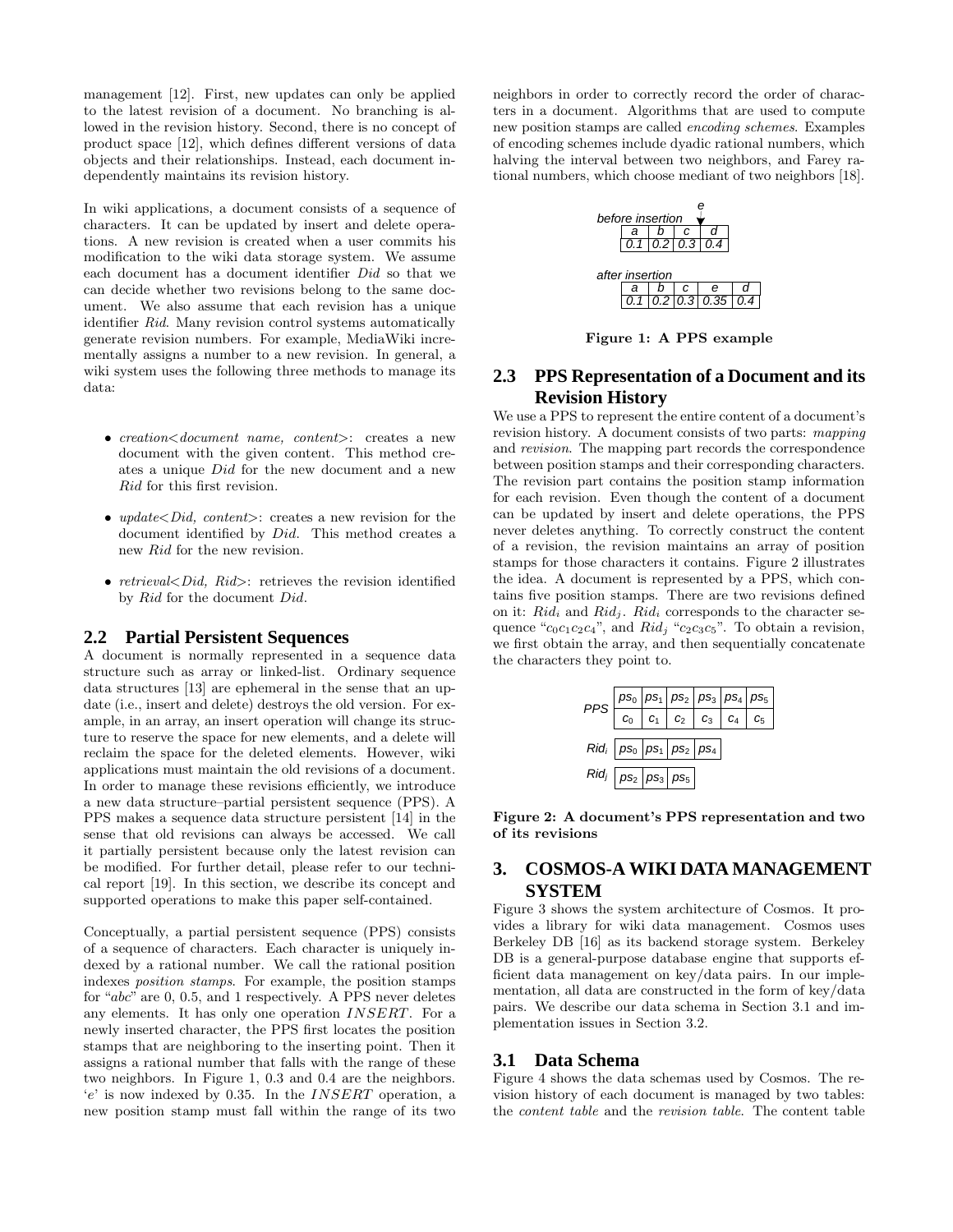

**Figure 3: Architecture of Cosmos**



**Figure 4: Data schemas used by Cosmos**

stores the mapping between a position stamp and its corresponding character. The revision table stores the position stamps of each revision. To obtain a particular revision, Cosmos first obtains its position stamp array from the revision table, then look up the content table for their mappings. Since most retrieval requests ask for the latest revisions, we materialize the latest revisions of all documents in a separate table: the latest-revision table. Its keys are document identifiers *Did*s.

#### **3.2 Implementation Issues**

**Indexing** In our implementation, we use B+tree as the access method for the content table, and Hash as the access method for the revision table and the latest-revision table. These are two built-in access methods in Berkeley DB. We choose B+tree for the content table because the leaf nodes keep pointers to their neighbors to speed up sequential traversal. This is important to guarantee fast document retrieval. The ordering of position stamps is consistent to the sequential structure of a document. In a revision's position stamps, it is likely that the mappings of consecutive position stamps are stored sequentially in a B+tree's leave node. This reduces the amount of disk seek time and increases cache hits due to data locality. This is confirmed by our experiments for sequentially reading a document's revision history. For the revision table and the latest-revision table, we use hash access methods because it outperforms B+tree to serve random requests and maintains less internal information for the index structure.

**Diff utility** We use GNU diff [2] to compare the differences between two revisions. diff outputs differences between files line by line. Since a PPS creates a new position stamp for every character, it essentially requires a character-based  $\text{diff}$ utility. In our earlier implementation, we created two temporary files, one character per line, and then executed diff to collect the output. However, this did not work well for two reasons. First, it is very expensive to convert a kilobytesize file into a temporary file. Second, the *diff* utility does not output satisfactory result especially for those revisions that have significant difference. For example, if a revision contains one paragraph. Its next revision removes this paragraph and adds several new paragraphs. To find the longest common sequence between these two revisions, diff tries to match the characters in the old paragraph to the characters in the newly inserted paragraphs, which is not the intended result. The major problem is that the characters lose their context information after we convert them into a temporary file with one character per line. Therefore, in our current implementation, we choose the word-based granularity and construct the temporary files in the form of a word per line.

**Limited precision bits** Position stamps are rational numbers. A PPS can run out of precision bits for new characters due to the restrictions of the underlying computer architecture. There are two solutions to this problem. One is to use a specialized floating-point library [15] to overcome these restrictions, and the other is to create multiple PPSs for a document. If a document runs out of precision bits when creating a new revision, we create a new PPS based on the content of the new revision. Future edits will be redirected to the new PPS. Under this approach, each PPS has a unique identifier. A revision needs to maintain which PPS it belongs to. The experiments in Section 4 uses this strategy. The best strategy for solving the problem of limited precision bits will be conducted as future work.

**Compressed position stamps in a revision** Each revision records the positions stamps for all the character it contains. If we keep one position stamp per character, the size of position stamps would become larger than the content of the revision itself. Cosmos avoids this problem by storing position stamp information in a compact form. For the characters whose position stamps are assigned contiguously, we only store the position stamps of the left-most character and the right-most character and the distance between the consecutive characters. In our current implementation, newly inserted character sequence evenly divides the space between the two characters neighboring with the inserting point. For example, if we insert "*cde*" between '*a*' and '*b*' with position stamp being 0*.*1 and 0*.*9 respectively, the position stamps for the new characters would be 0*.*3*,* 0*.*5, and 0*.*7 respectively. Instead of saving each of them individually, the new position stamps are saved in the compact form  $< 0.1, 0.9, 0.2$ , where 0.1 is the position stamp of the leftmost character, 0*.*9 the right-most character, and 0*.*2 the distance between the consecutive characters.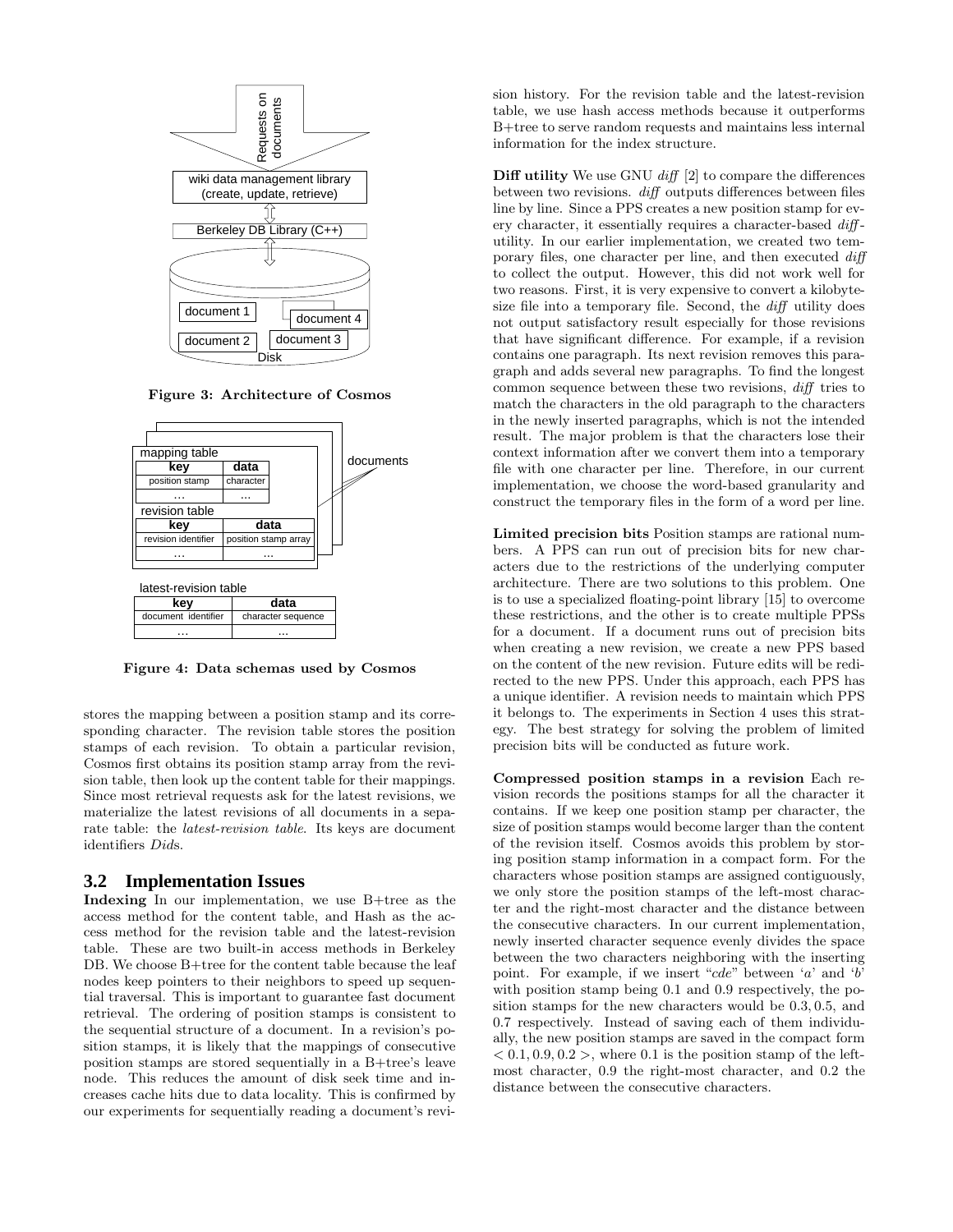## **4. EXPERIMENTS**

We compare the storage requirements performance of Cosmos with two other wiki applications: MediaWiki and TWiki. We choose these for their different approaches in the underlying data management, which we detail below:

- MediaWiki uses MySQL as its backend storage system. MediaWiki maintains three tables: page table, revision table, and text table. The page table records the metainformation associated with a document such as the identifier of its latest revision and its byte length. The revisions of all the documents are stored in the revision table. When a new revision is created, it is automatically assigned a unique integral identifier. The revision table also records the meta-information such as update timestamp and username. The text table stores the real content of all the revisions. We follow MediaWiki's schema and import Wikipedia data dump into MySQL for our experiments.
- TWiki uses RCS [4] as its backend storage system. Since, only the latest revision is allowed to be updated, RCS has only one branch in its revision tree with each revision is incrementally labeled as 1*.*1*,* 1*.*2*,...*. In our experiments, we store the revision history of each document by creating a file with the document name and checking in all its revisions in chronological order.

## **4.1 Experiment Setup**

**Hardware configuration** All experiments are conducted on a 64-bit GNU/Linux machine with Intel Core 2.83GHz CPU, 4GB RAM, and 1-Terabyte SATA hard disks.

**Software configuration** We used MediaWiki 1.13.5 with MySQL version 5.1.30 and TWiki with RCS 5.7.

**Data set** Wikipedia provides full-text access to all documents and their revision histories. We use a dump of the English Wikipedia (enwiki-20080103-pages-meta-history.xml.7z [7]) which is around 850GB in size. It has more than two hundred thousand documents, with over 35 million revisions in total. We use the WikiXRay parser[9] to import the data into a MySQL DBMS. We do not use the whole data set due to space and computation constraints. Instead, we uniformly sample 10 percent of documents and store their revisions in different systems. In the sampled data set, there are 20,039 documents and 3,053,829 revisions. The rest of experiments use this sampled data set.

## **4.2 Disk Space Consumption**

In this experiment, we import the sampled data into the three systems and study their performance in terms of disk space consumption. Figure 5 shows the result with each bar representing the total disk space consumption for a particular system.

The bar labeled with "Raw" is the amount of disk space to store the sampled data in plain-text files. The amount of disk space in MediaWiki is slightly higher than Raw for two reasons. First, MediaWiki stores the entire content of each revision without considering the overlapped content between consecutive revisions. Therefore, it takes at least as



**Figure 5: Total disk space consumption for the sampled data set**

much disk space as Raw. Second, MediaWiki uses some disk space to maintain an index structure for the text table. TWiki consumes the minimal amount of disk space because it only stores the delta difference between consecutive revisions. Cosmos takes one-fifth of disk space compared to MediaWiki, but five times more disk-space than TWiki. Theoretically, Cosmos only stores one-copy of every character, and revisions only store the position stamps of the characters in the revision. Since, for a new revision it takes less disk space to store the position stamps than the entire content, Cosmos is able to save disk space significantly. For this reason, the disk space of Cosmos should be close to that of TWiki. However, as discussed in Section 3.2, we have to flatten PPSs periodically. Therefore, it consumes more disk space than TWiki, but is still significantly better than MediaWiki.

From the above experiment, we can see that the revisions contain a large portion of overlapped content. Otherwise, TWiki would not be only 3% of disk space compared to Raw. This is due to the fact that the size of a document normally gets stabilized after hundreds of revisions. New revisions may just paraphrase some sentences or correct some grammar errors. Therefore, the delta between consecutive revisions becomes very small compared to the whole content. Since both TWiki and Cosmos have the capability of storing only the delta difference between consecutive revisions, we expect they perform best for those documents that have long revisions. To confirm this observation, we categorize documents based on their revision length and import their revision history into these three systems. Figure 6 shows the results. We create three categories with the length of revision history being  $(0, 100]$ ,  $(100, 1000]$ , and  $(1000, +\infty]$ . We can see that both TWiki and Cosmos perform better for the documents with long revision history, namely categories (100, 1000), and (1000,  $+\infty$ ), which shows that they are especially useful for well-established documents.

# **4.3 Latest Revision Retrieval**

Wikipedia receives millions of requests daily [8]. Most requests retrieve the latest version of a document. Providing efficient access to this data has a direct impact on users' experience at Wikipedia. In this experiment, we measure the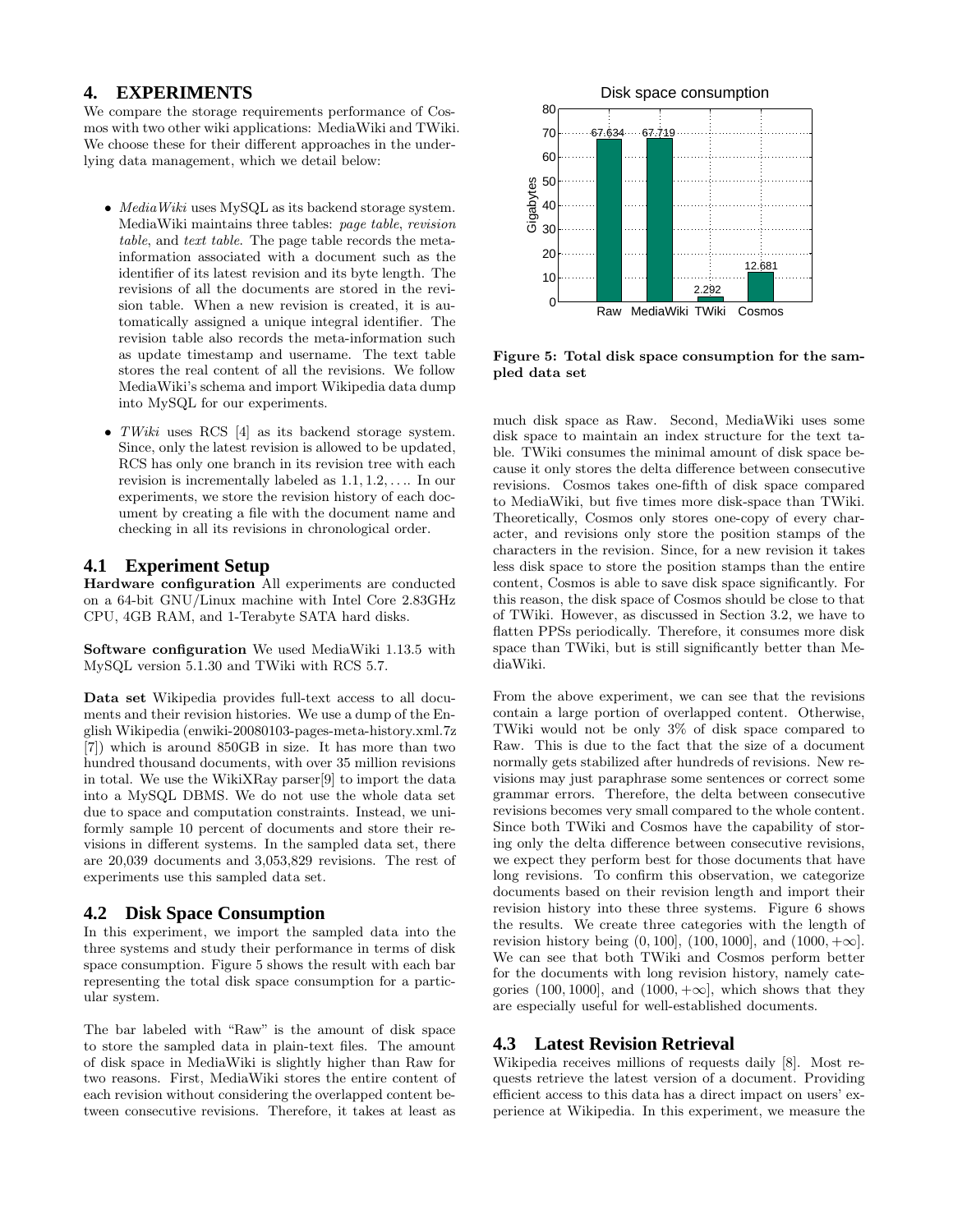

**Figure 6: Disk space consumption for different categories**



**Figure 7: Response time for reading the latest revision of all the documents in the sampled data set. The x-axis is the** *i***-th document in the sampled data set. The documents are ordered in ascending order according to the revision size.**

performance of the three systems in serving these kinds of requests. Figure 7 shows the result. TWiki and MediaWiki have similar performance. (We draw MediaWiki in bold to differentiate these two curves.), but there are more fluctuations in the TWiki results. Cosmos performs best with a response time of a few milliseconds on average. We consider two reasons for this. First, Cosmos materializes the latest revisions of all documents in a separate table. Even though MySQL in MediaWiki indexes their revisions, the index structure is much larger than that of Cosmos because all the revisions (not just the latest one) are put in a single table. Therefore, Cosmos traverses a much smaller index structure than MySQL. Second, TWiki stores the latest revision of a document and its deltas in a single file. The cost of obtaining the latest revision is equal to the cost of reading this file from the underlying file system. Parsing this large file could contribute to the high cost in TWiki. A better understanding of this problem requires a look into the internal implementation of RCS in TWiki and we leave this as future work.

Total retrieval time for the sampled data set



**Figure 8: Total time for sequentially read all revisions of the sampled documents**

# **4.4 Chronologically Retrieve the Revisions of a Document**

Some applications have the requirement of reading the entire revisions of a document in chronological order. For example, a lot of research [10, 11, 17] has been conducted to study the statistical significance of documents for vandalism detection and their content evolvement. Considering most popular wiki systems contain thousands of documents with millions of revisions, it is important to support efficient revision retrieval to satisfy this requirement. In this section, we first present the experimental result for reading the entire revision history of the sampled data set. To obtain a deeper understanding on the performance of three systems we then present the results for three individual documents.

To compute the total retrieval time for the sampled data set, a workload generator processes one document at a time and sends retrieval requests for its revisions in chronological order to those systems. We collect timestamp information before and after the execution to compute the response time for each request. Finally, we sum up the response time of all the requests to obtain the total retrieval time. Figure 8 shows the result. Cosmos reduces the total retrieval time at a factor of eight compared to MediaWiki and a factor of seven compared to TWiki.

To better understand on their performance, we conduct another set of experiments to measure the total retrieval time for individual documents. We choose a document based on two factors: the length of its revision history and its size. The documents at Wikipedia have variable-length of revision history. Some have few than a hundred of revisions, while others have thousands of revisions. The sizes of documents also vary, ranging from several kilobytes to hundreds of kilobytes. To choose documents that are representative, we draw the histogram of data size for documents in the sampled data set and obtain the information for what kinds of documents count for the major content. From Figure 9, we can see that documents with the revision length ranging between 500 and 3000 accounts for the major portion of data size. In our experiments, we randomly choose three documents with revision length around 500, 1500, and 3000, namely "Roman Emperor", "Northern Ireland", and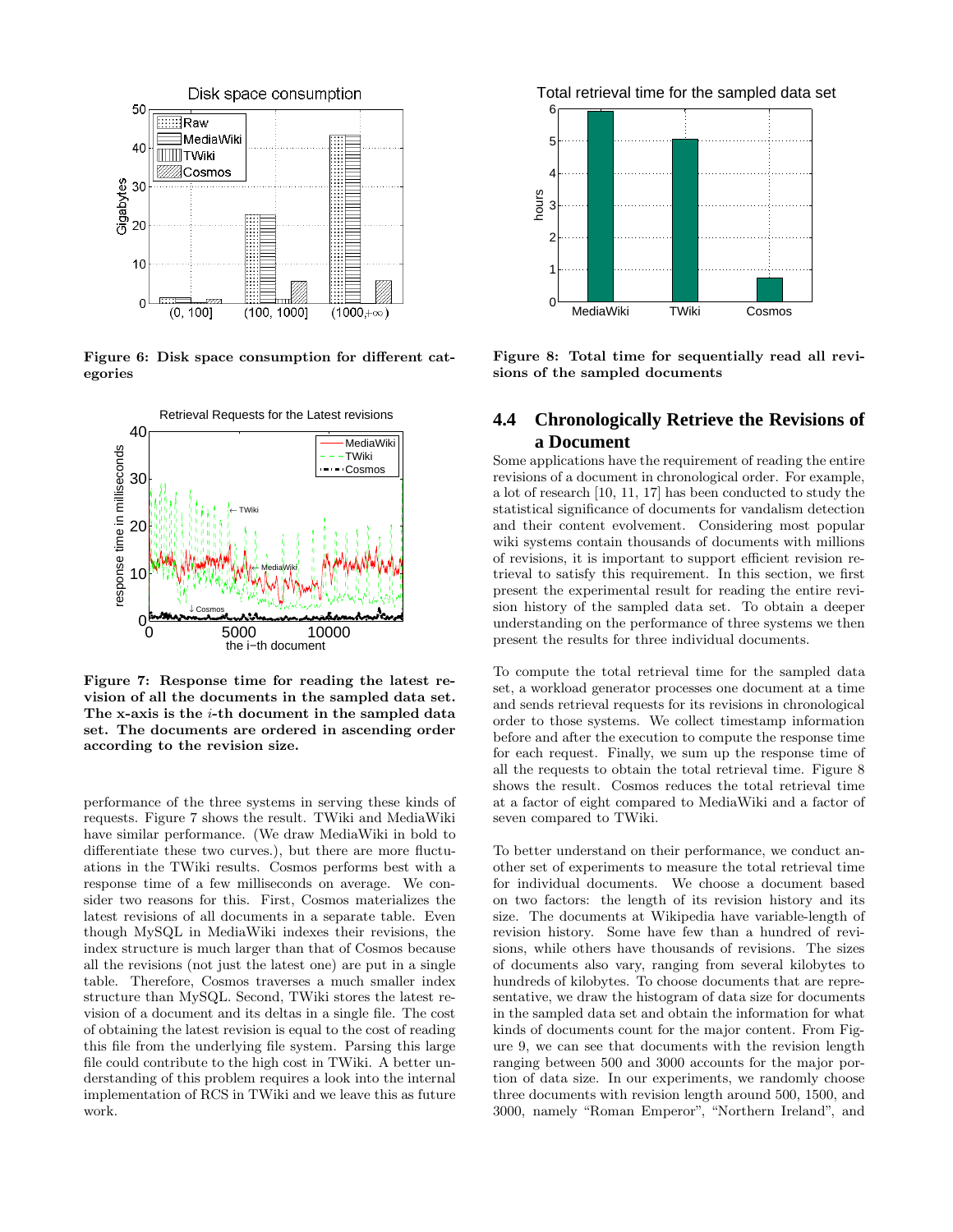

**Figure 9: Histogram of revision size**



**Figure 10: Response time for sequential retrieval requests**

"Tourism".

We have two observations based on the results in Figure 10-12:

- As the length of revision history increases, the performance of TWiki gets closer to MediaWiki.
- Both TWiki and Cosmos perform worse than MediaWiki in reading the first revision of a document. For example, in the "Roman Emperor" document, it takes Cosmos 78 milliseconds to get a revision, TWiki 225 millisecond, and MediaWiki 74 millisecond. But after the first revision, both Cosmos and TWiki perform at an order of magnitude fast than MediaWiki.

There are three possible reasons for these results:

• Cosmos stores one-copy for each character in a document. Each revision only stores the position stamps for the characters it contains. Since the size of position stamps is much smaller than the actual content of a revision, Cosmos reads much less data than that of MediaWiki, which reduces disk I/O cost significantly.



**Figure 11: Response time for sequential retrieval requests**



**Figure 12: Response time for sequential retrieval requests**

- TWiki only materializes the content for the latest revision of a document. Old revisions are represented in the form of delta, i.e. as differences between revisions. To get a particular revision, TWiki applies the deltas backward to reconstruct that revision. Therefore, it is slowest to get the oldest revision. That explains why the curves of TWiki go down slightly in all three cases. The response time of the first revision of TWiki being two orders of magnitude higher than other revisions is because it has to read the latest revision and applies the delta difference all the way back to the very first revision. After that, the data needed for constructing the rest of revisions is in memory. Since the cost of applying delta to the latest revision is much faster than the cost of reading data from disk, it is efficient to get the rest of revisions. However, the performance of TWiki becomes worse as the length of revision history increases. As can be seen from Figure 10 to Figure 12, the average response time of TWiki increases. because the computation cost of applying delta to the latest version of a document starts to become influential.
- MediaWiki has to read a much larger data set than the two other systems, it suffers from high I/O cost.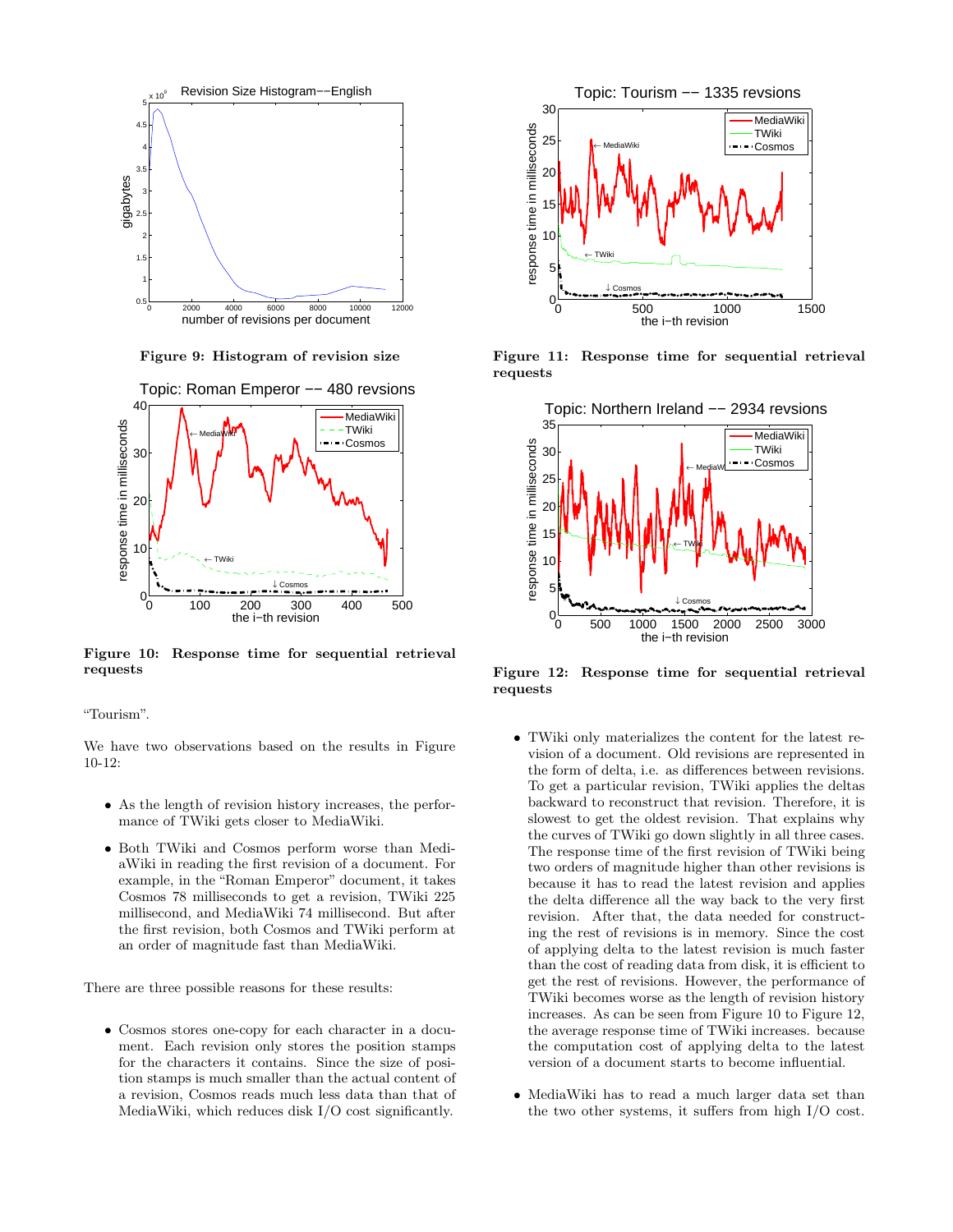

**Figure 13: Histogram of update interval**

Another reason is that revisions of a document are not stored sequentially on disk. MediaWiki uses B+tree to index its revisions and use the revision identifiers as keys. Because the way MediaWiki organizes its data, revisions from the same document are not assigned contiguous identifiers, which increases disk seek time significantly.

## **4.5 Update Requests**

Users create many new documents and revisions at Wikipedia. Figure 13 shows the update frequency of Wikipedia in 2007. The x-axis is the elapsed time between consecutive updates measured in seconds. On average, there is a new update every two seconds.

In our experiments, we measure the three systems' performance on update requests by composing 1500 documents with total 28193 revisions. A workload generator sequentially sends update requests to these three systems. Each time, the workload generator randomly chooses a document and sends an update request to create a new revision for that document. We collect the timestamp information between and after the execution to calculate the response time. The result is shown in Figure 14. MediaWiki and TWiki perform better among the three systems in terms of response time. It takes almost constant time to insert a new entry into MediaWiki. TWiki is slightly worse because it needs to read the content of current version and compute the delta difference. By comparison, Cosmos has a much higher cost than other two systems due to the current implementation for diff utility. Cosmos calls diff utility from command-line by starting a system shell in C++, then parses the result file. Furthermore, word-based diff is more expensive than the line-based diff because it includes additional cost of converting files to temporary files with one word per line. We will further investigate the impact of diff utility on the performance of update requests as the future work. From Figure 14, we can see that the average response time of Cosmos is around 80 milliseconds, which is enough to support the current workload at Wikipedia. Therefore, Cosmos is able to provide satisfactory performance for update requests.

### **5. RELATED WORK**



**Figure 14: Response time per revision for writing 1500 documents with 23455 revisions**

**Data structures for text sequences** Many kinds of data structures to represent text sequences have been proposed in the literature [13] such as linked lists, and gap arrays. These data structures are used to represent a document in memory and support efficient insert and delete operations during an editing session. When the editing session is over, the document is stored on disk as a sequence of characters. They do not address the concern of version management.

**Version control systems** Version control systems are used to automate the storing, retrieval, logging, identification, and merging of revisions. Traditional VCSs (such as CVS [1], RCS [4], and Subversion [5]) are mainly used for archiving purpose and not target on these online version management systems that need to not only support version control, but also support a large amount of traffic for document update and retrieval. TWiki [6] reports a performance impact if there are more than 20,000 pages put under RCS. Therefore, many wiki systems choose a DBMS to support its version control by relying on its mature technique in indexing, replication and clustering. In the DBMS-based approach, the versions of a document are stored independently on disk and are indexed by access methods such as B+tree and Hash. An update request creates a new version. A retrieval request reads a version by using its version identifier. The DBMSbased approach supports fast read and write. However, it disregards the overlapping content between consecutive versions and a major portion of disk is used for storing redundant data. Cosmos balance the tradeoff between these two approaches and support efficient document update and retrieval with much less disk space.

**Persistent data structures** Various persistent data structures have been proposed in the literature due to their usefulness in a variety of applications such as computational geometry and programming languages [14]. The PPS data structure is one kind of persistent data structures. It never deletes the content of old versions and preserves necessary position information so that any version can be dynamically reconstructed out of the structure. Strictly speaking, PPSs are partially persistent in that all versions can be accessed but only the latest version can be updated compared to fully persistent data structures that updates can be applied to